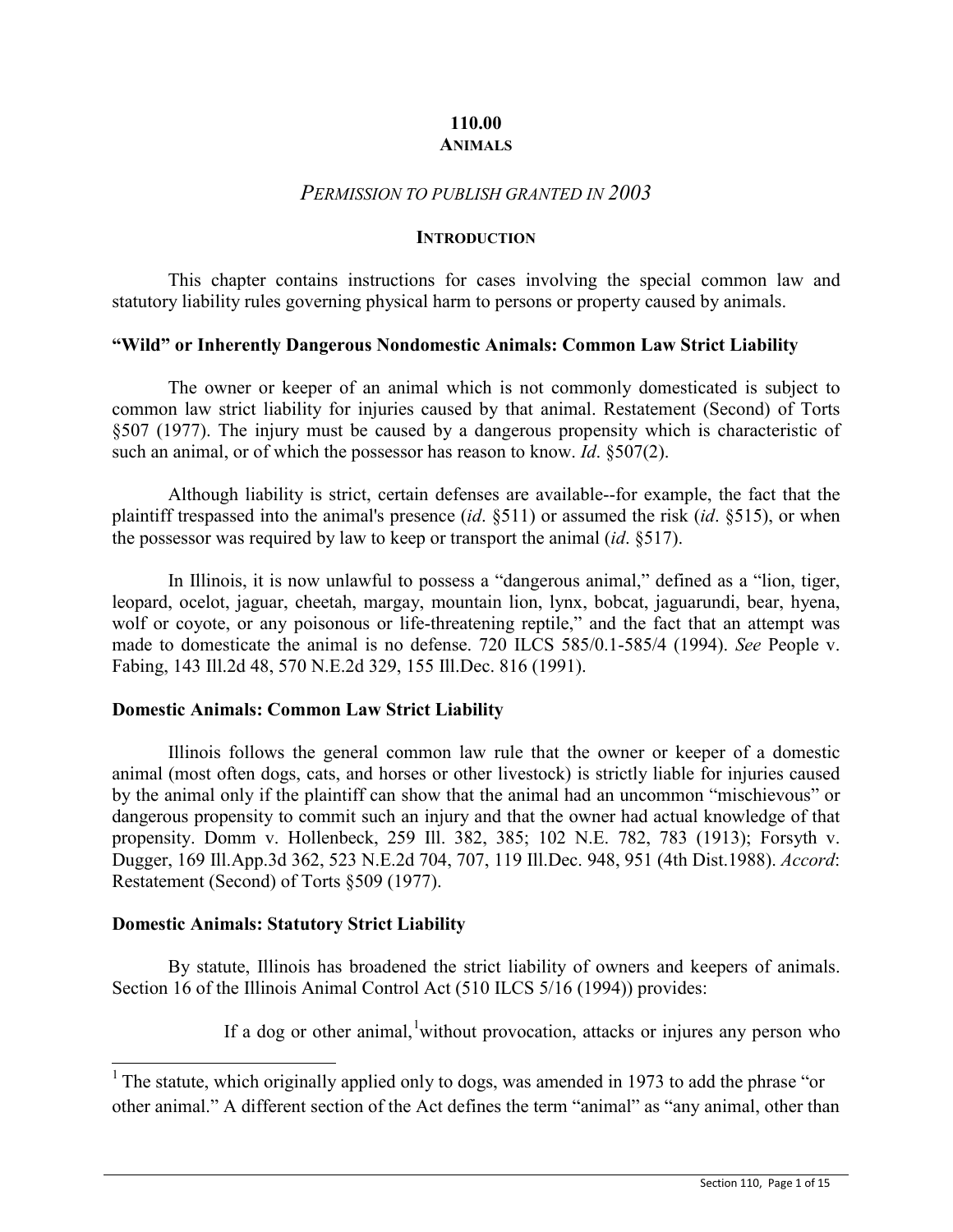is peaceably conducting himself in any place where he may lawfully be, the owner of such dog or other animal is liable in damages to such person for the full amount of the injury sustained.

"Owner" is defined as "any person<sup>[2](#page-1-0)</sup> having a right of property in a dog or other animal, or who keeps or harbors a dog or other animal, or who has it in his care, or acts as its custodian, or who knowingly permits a dog or other domestic animal to remain on or about any premise occupied by him." 510 ILCS 5/2.16 (1994).

The statute thus eliminates the requirement that the "owner" have prior knowledge of the vicious or dangerous propensity of his animal. Steinberg v. Petta, 114 Ill.2d 496, 501 N.E.2d 1263, 103 Ill.Dec. 725 (1986). Under section 16, there are only four elements which the plaintiff must prove: (1) injury caused by an animal "owned" by the defendant; (2) lack of provocation; (3) peaceable conduct of the person injured; and (4) the presence of the injured person in a place where he has a right to be. Robinson v. Meadows, 203 Ill.App.3d 706, 710; 561 N.E.2d 111, 113; 148 Ill.Dec. 805, 807 (5th Dist.1990).

Common law strict liability and section 16 of the Animal Control Act are concurrent remedies; a plaintiff may seek recovery under either or both. Steichman v. Hurst, 2 Ill.App.3d 415, 275 N.E.2d 679 (1971); Reeves v. Eckles, 77 Ill.App.2d 408, 222 N.E.2d 530 (1966). While there may be situations in which the plaintiff will need to rely on the common law remedy, in most cases the statutory action will be preferred.

# **Provocation**

Under both common law strict liability and section 16 of the Animal Control Act, plaintiff's provocation of the animal will defeat liability. (At common law, provocation is a defense; under section 16, plaintiff must prove his lack of provocation.) *See* Comment to IPI 110.04, *infra*.

# **Statutory Liability: Domestic Animals Running At Large**

Another cause of action is created by the Domestic Animals Running At Large Act (DARAL) (510 ILCS 55/1-55/5.1 (1994)):

No person or owner of livestock<sup>[3](#page-1-1)</sup> shall allow livestock to run at large in the State

 $\overline{a}$ man, which may be affected by rabies." 510 ILCS 5/2.02 (1994). However, no court so far has decided whether the term "animal" in section 16 is limited by this definition or whether it is allinclusive.

<span id="page-1-0"></span><sup>2</sup> "Person" is defined to include any "person, firm, corporation, partnership, society, association or other legal entity, any public or private institution, the State of Illinois, municipal corporation or political subdivision of the State, or any other business unit." 510 ILCS 5/2.17 (1994).

<span id="page-1-1"></span> $3$  "Livestock" is defined as "bison, cattle, swine, sheep, goats, equidae, or geese."  $510$  ILCS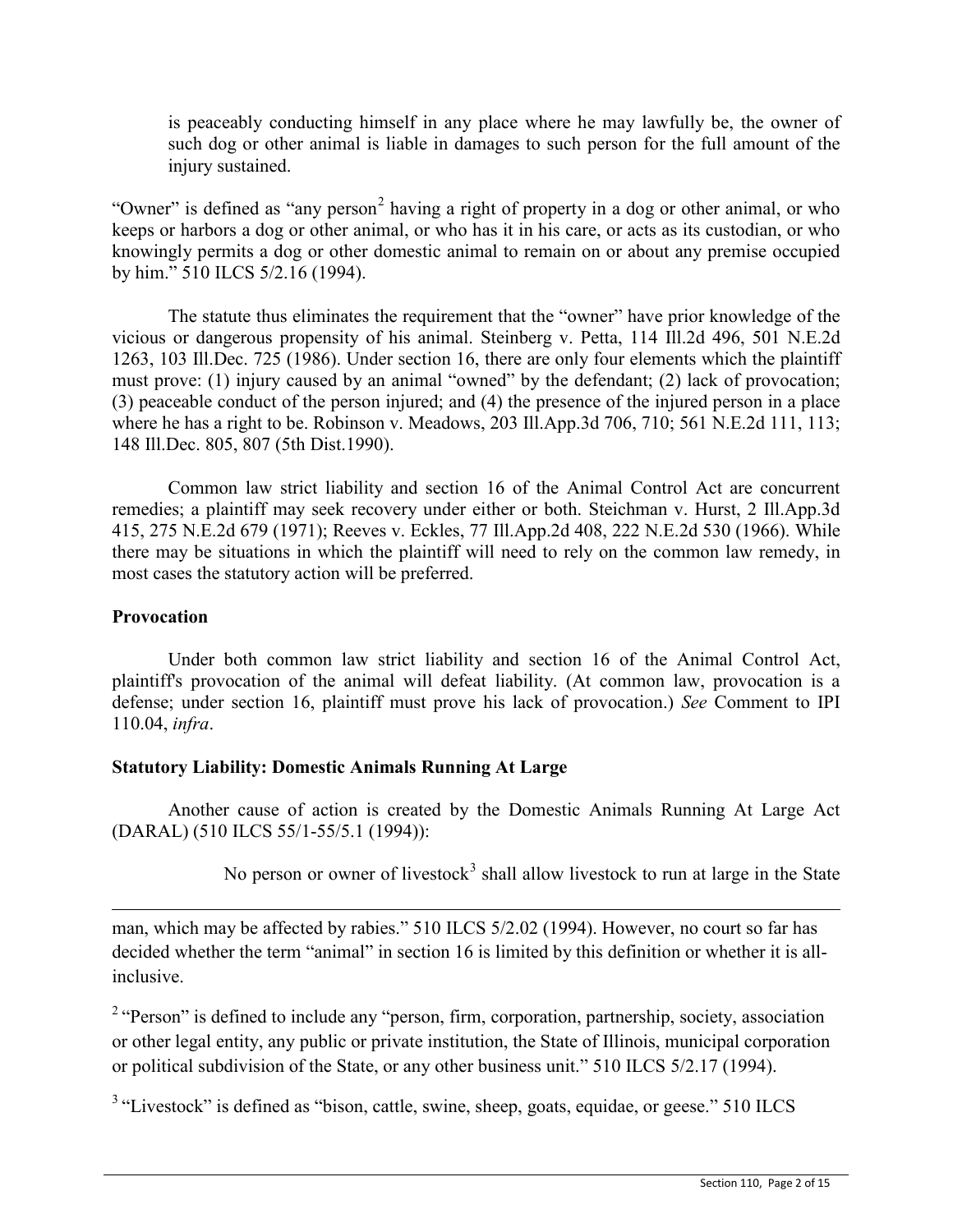of Illinois. All owners of livestock shall provide the necessary restraints to prevent such livestock from so running at large and shall be liable in civil action for all damages occasioned by such animals running at large; Provided, that no owner or keeper of such animals shall be liable for damages in any civil suit for injury to the person or property of another caused by the running at large thereof, without the knowledge of such owner or keeper, when such owner or keeper can establish that he used reasonable care in restraining such animals from so running at large.

510 ILCS 55/1 (1994). This statute applies only when grazing livestock escape from confinement. Moore v. Roberts, 193 Ill.App.3d 541, 549 N.E.2d 1277, 140 Ill.Dec. 405 (4th Dist.1990). Plaintiff must prove that (1) the owner had knowledge of the animal's escape, and (2) the owner was negligent in constructing or maintaining the enclosure. Abadie v. Royer, 215 Ill.App.3d 444, 574 N.E.2d 1306, 1310; 158 Ill.Dec. 913, 917 (2d Dist.1991); O'Gara v. Kane, 38 Ill.App.3d 641, 348 N.E.2d 503 (5th Dist.1976); Guay v. Neel, 340 Ill.App. 111, 91 N.E.2d 151 (1st Dist.1950).

A typical case under this statute involves a horse or bovine that wanders onto a highway and is struck by the plaintiff's vehicle.

This statute is construed as an exception to section 16 of the Animal Control Act. If the DARAL applies, it is the exclusive remedy. Abadie v. Royer, 215 Ill.App.3d 444, 574 N.E.2d 1306, 158 Ill.Dec. 913 (2d Dist.1991); Zears v. Davison, 154 Ill.App.3d 408, 506 N.E.2d 1041, 107 Ill.Dec. 150 (3d Dist.1987); McQueen v. Erickson, 61 Ill.App.3d 859, 378 N.E.2d 614, 19 Ill.Dec. 113 (2d Dist.1978).

# **Strict Liability: Animals Entering Fenced Enclosure**

A provision of the Fences Act (765 ILCS 130/1-130/21 (1994)) makes the owner of certain animals ("horse, mule, ass, or any neat cattle, hogs or sheep, or other domestic animals") strictly liable for all damages caused when the animals break into plaintiff's "inclosure, the fence being good and sufficient." 765 ILCS 130/20 (1994).

# **Common Law Negligence Liability**

 $\overline{a}$ 

Although it has been suggested that the foregoing remedies replace common law negligence liability for injuries caused by a domestic animal (Forsyth v. Dugger, 169 Ill.App.3d 362, 523 N.E.2d 704, 707; 119 Ill.Dec. 948, 951 (4th Dist.1988), *citing* Beckert v. Risberg, 50 Ill.App.2d 100, 199 N.E.2d 811 (1st Dist.1964), *rev'd on other grounds*, 33 Ill.2d 44, 210 N.E.2d 207 (1965)), such an assertion is probably too broad. Forsyth and Beckert merely hold that a common law negligence action requires an allegation that the owner had knowledge of the animal's vicious propensity. *Accord:* Abadie v. Royer, 215 Ill.App.3d 444, 574 N.E.2d 1306, 158

55/1.1 (1994). This provision has been interpreted literally; thus, turkeys (McPherson v. James, 69 Ill.App. 337 (3d Dist.1897)) and ducks (Hamilton v. Green, 44 Ill.App.3d 987, 358 N.E.2d 1250, 3 Ill.Dec. 565 (2d Dist.1976)) are not included.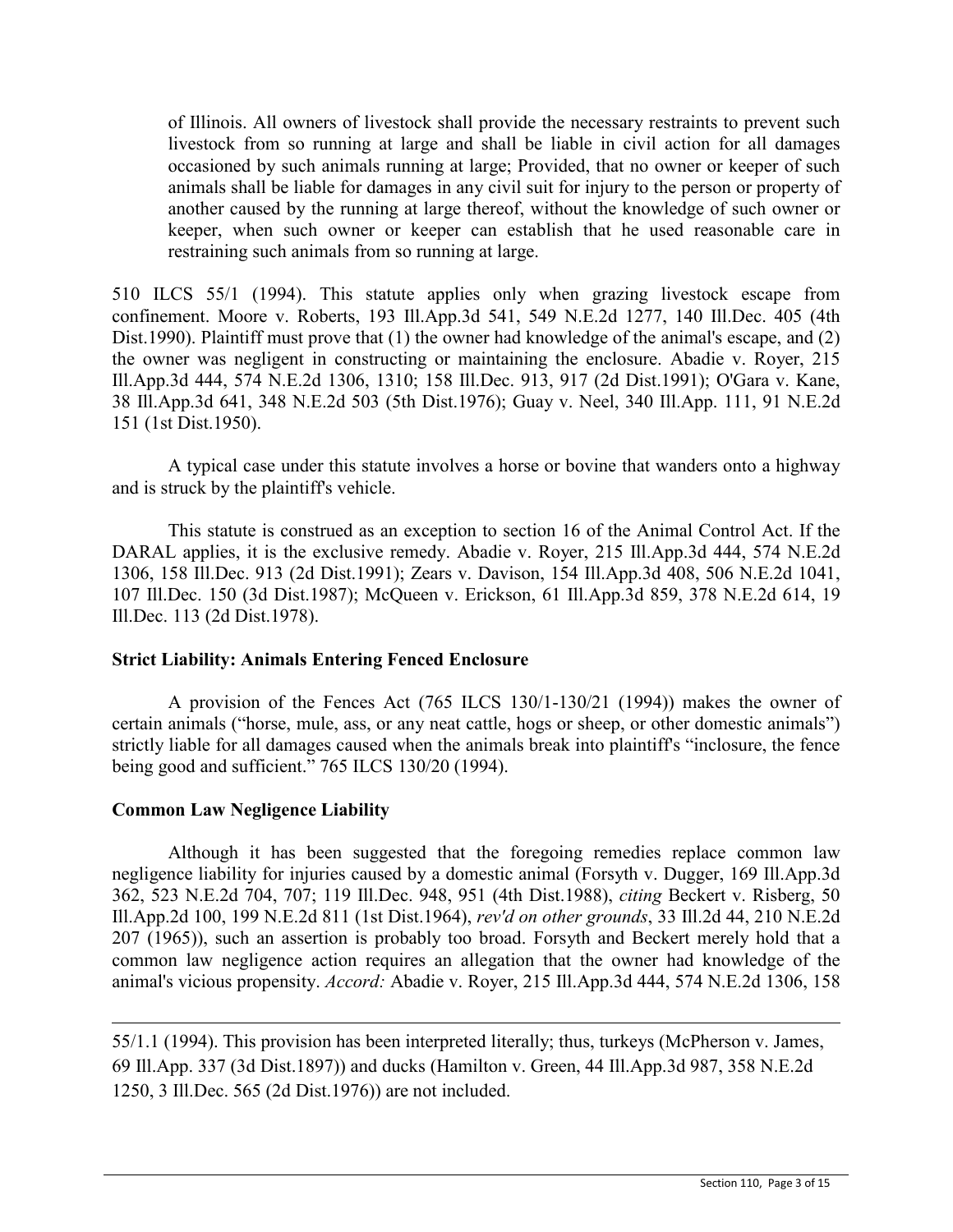Ill.Dec. 913 (2d Dist.1991); *see* Domm v. Hollenbeck, 259 Ill. 382, 385; 102 N.E. 782, 783 (1913). Given the presumption that domestic animals are inherently harmless to humans, this allegation will be essential to any negligence claim arising out of an animal's attack. Lucas v. Kriska, 168 Ill.App.3d 317, 522 N.E.2d 736, 119 Ill.Dec. 74 (1st Dist.1988). Therefore, with the addition of this limitation, one should be able to assert a negligence cause of action in addition to, or in lieu of, common law or statutory strict liability claims for violence by domestic animals. *Id*.

In addition, there is no apparent reason why a negligence claim could not be made with respect to other types of injuries that happen to involve animals. *See* Ward v. Ondrejka, 5 Ill.App.3d 1068, 284 N.E.2d 470 (1st Dist.1972) (plaintiffs injured when auto struck steer on highway; common law liability assumed, but no negligence proved); Abadie v. Royer, 215 Ill.App.3d 444, 574 N.E.2d 1306, 158 Ill.Dec. 913 (2d Dist.1991) (auto struck horse on highway; plaintiff failed to show dangerous disposition of which defendant was aware); Hamilton v. Green, 44 Ill.App.3d 987, 990; 358 N.E.2d 1250, 1252; 3 Ill.Dec. 565, 567 (2d Dist.1976) (plaintiff injured chasing stray ducks; no liability).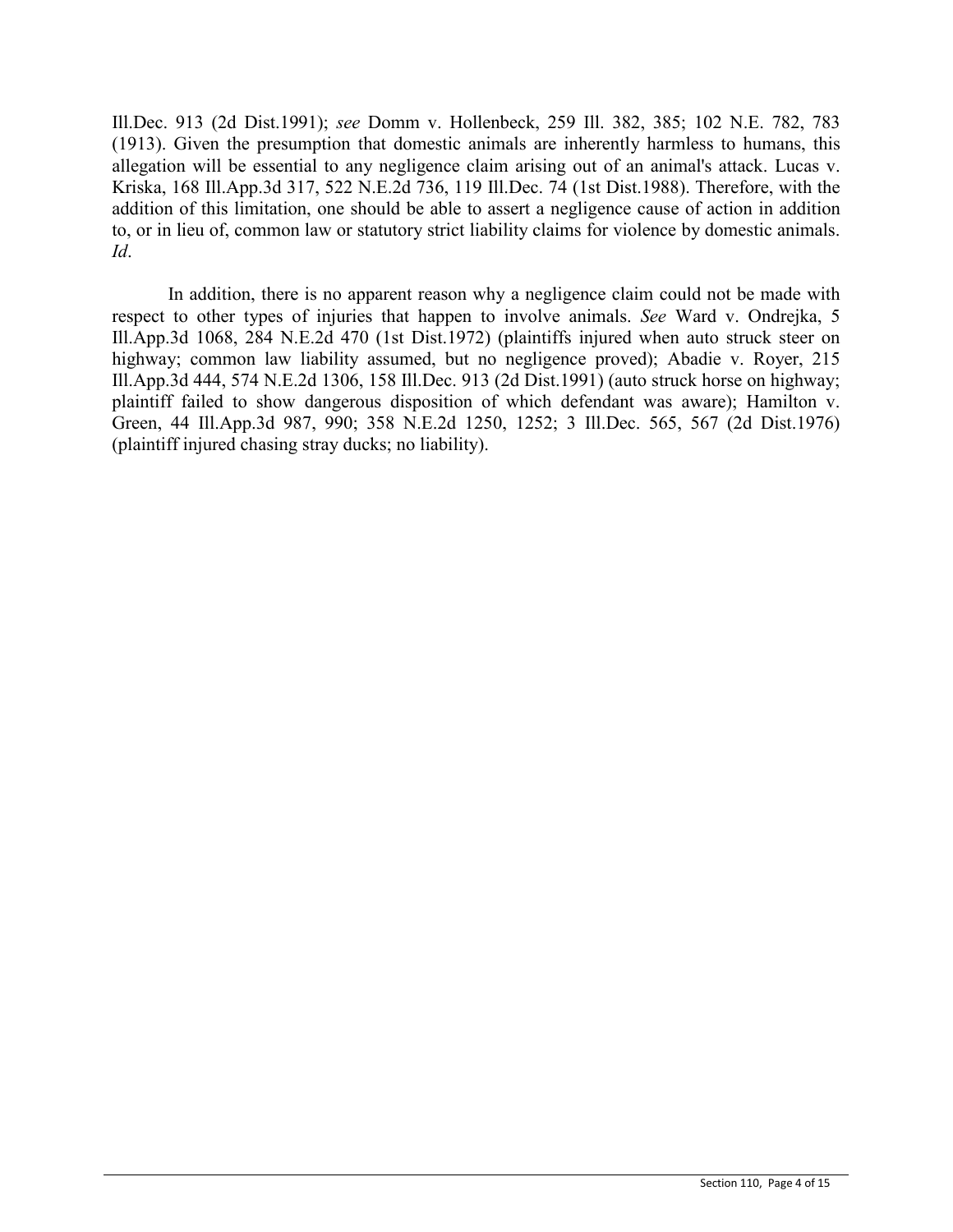### **110.01 Inherently Dangerous Or "Wild" Animal--Common Law Strict Liability**

One who [keeps] [owns] a [e.g., bear] is liable for injury caused by that animal [unless the person injured has deliberately provoked the animal] [, or] [unless the person injured, knowing of the animal's propensity to violence, voluntarily exposed himself to injury].

### **Notes on Use**

This instruction does not apply to ordinary domestic animals.

This instruction should be accompanied by appropriate issues and burden of proof instructions.

## **Comment**

Lions, tigers, bears and many other "wild" animals are inherently dangerous. The owner of these types of animals is strictly liable for their acts which result in personal injury, provided the injury results from the animal's inherently dangerous characteristic. Restatement (Second) of Torts §507 (1977); Moss v. Pardridge, 9 Ill.App. 490, 491 (1st Dist.1881) (dictum). Probably a person who provokes the injury cannot recover. *See* Comment to IPI 110.04 for a discussion of provocation.

Under the Dangerous Animals Act, 720 ILCS 585/0.1-585/4 (1994), a dangerous animal is defined as a "lion, tiger, leopard, ocelot, jaguar, cheetah, margay, mountain lion, lynx, bobcat, jaguarundi, bear, hyena, wolf or coyote, or any poisonous or life-threatening reptile." "Lifethreatening reptile" was held not to be unconstitutionally vague as to defendant's two 15-20 feet long Burmese Pythons and his alligator. But as to defendant's seven-foot-long boa constrictor, the court said that the statute was ambiguous and therefore unconstitutionally vague. People v. Fabing, 143 Ill.2d 48, 570 N.E.2d 329, 155 Ill.Dec. 816 (1991).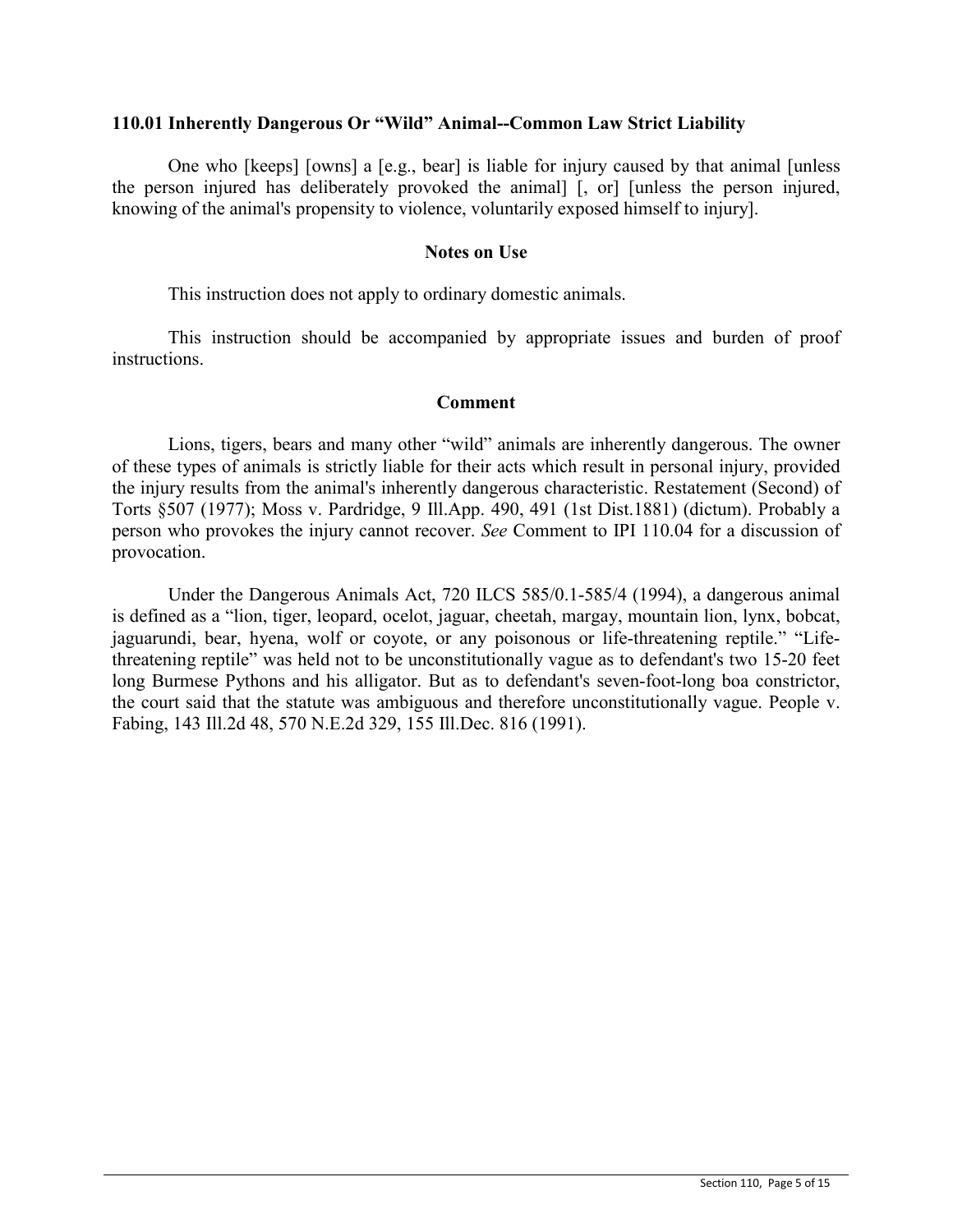### **110.02 Domestic Animal--Common Law Strict Liability**

One who [keeps] [owns] an animal which he knows is vicious or dangerous to people is liable to a person injured by the animal [unless the injured person did something a reasonable person should have known was likely to provoke an attack by the animal] [, or] [unless the injured person knew of an unusual characteristic of the animal and did something which a reasonable person could reasonably expect to provoke an attack by that particular animal] [, or] [unless the injured person voluntarily exposed himself to injury, either knowing the customary nature of the animal or knowing the peculiar nature of this specific animal].

# **Notes on Use**

This instruction deals with common law strict liability for harm caused by domestic animals.

This cause of action may be combined with an action for strict liability under the Animal Control Act (IPI 110.04). If both theories are submitted to the jury, this instruction should be limited to a particular count.

The last bracketed phrase expresses the defense of primary assumption of risk. *See* Comment to IPI 110.04.

This instruction should be accompanied by appropriate issues and burden of proof instructions.

### **Comment**

**Knowledge of Animal's Dangerous Propensity.** At common law, domestic animals (dogs, cats, horses, cattle, sheep, etc.) are regarded as not inherently violent or dangerous to humans. Therefore, absent knowledge that a particular domestic animal has a vicious propensity, its owner is not liable for any injuries it may cause. However, once the owner has knowledge of the animal's dangerousness, the owner is thereafter strictly liable for harm caused by that propensity.

One is on notice that an animal is dangerous to others if that is a reasonable inference from the facts, notwithstanding the fact that the animal has yet to attack or bite anyone. Gerulis v. Lunecki, 284 Ill.App. 44, 45-47; 1 N.E.2d 440, 441 (1st Dist.1936) (an owner who bought a dog to watch her property and kept the dog chained during the daytime indicated by these acts awareness that it probably would bite humans); Steichman v. Hurst, 2 Ill.App.3d 415, 275 N.E.2d 679 (2d Dist.1971).

**Provocation.** Under common law strict liability, provocation is an affirmative defense. The case law concerning provocation has largely developed under the Animal Control Act, and therefore is discussed in that context. *See* Comment to IPI 110.04, *infra*.

**Persons Liable.** One who owns, possesses, or voluntarily assumes control of a domestic animal becomes responsible for its actions. Ward v. Brown, 64 Ill. 307 (1872).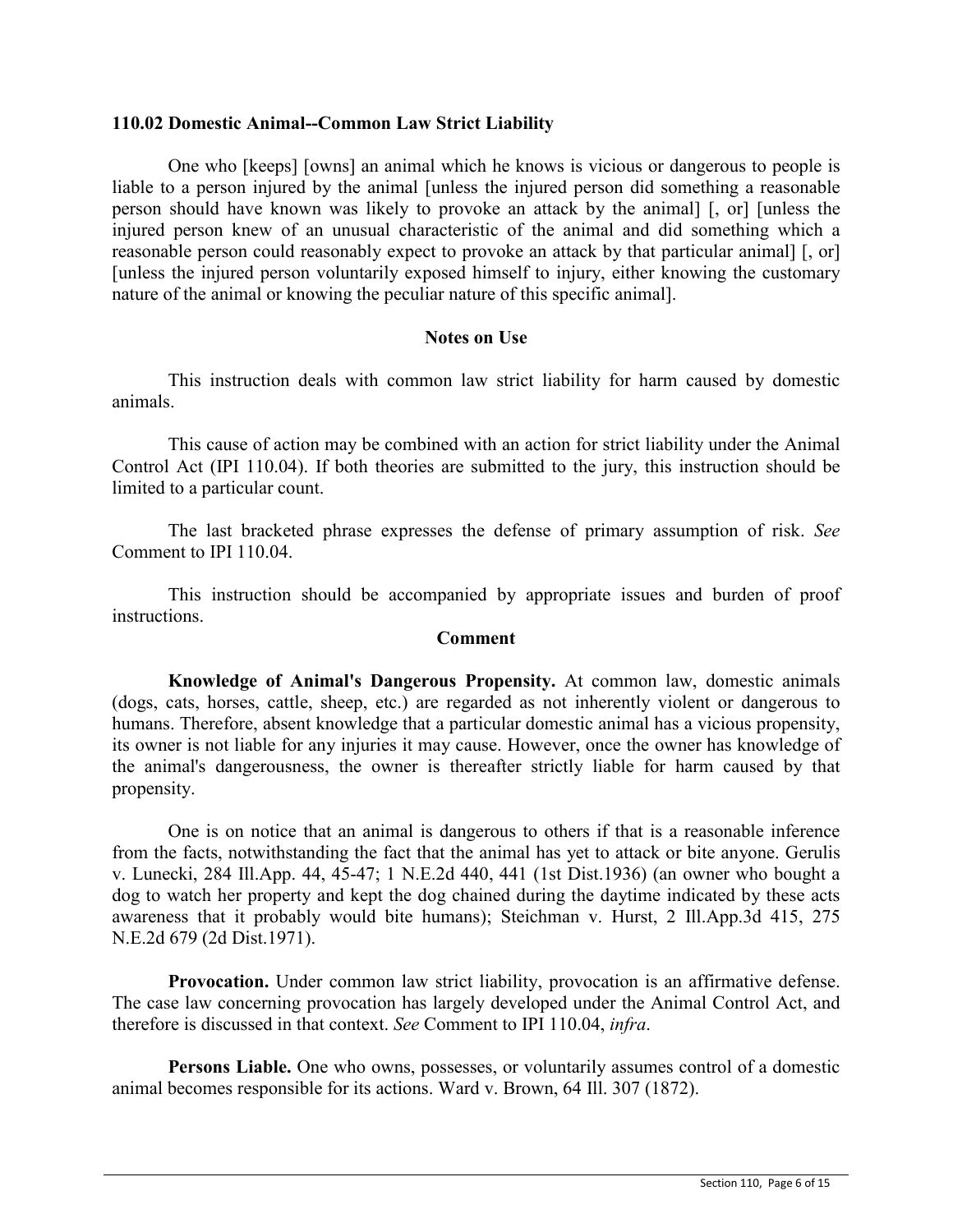### **110.03 Domestic Animals Running At Large--Statutory Liability**

An owner or keeper of an animal is liable in damages if his [e.g., horse] while running at large caused the injury or damage complained of, unless the owner or keeper did not know his animal was running at large and he used reasonable care in restraining it.

[A person is a "keeper" when he has the right to control the animal's movements or has knowingly and voluntarily undertaken to control the animal's movements.]

[An animal is "running at large" only if it strays from confinement or restraint and from the limits of the owner or keeper.]

### **Notes on Use**

This instruction is based on a provision of the Domestic Animals Running At Large Act, 510 ILCS 55/1 (1994), which imposes liability for injuries and damages for allowing certain animals to run at large. Cities and villages may regulate the running at large of animals, 65 ILCS 5/11-20-9 (1994). Therefore, this source should be checked before this instruction is given.

This instruction should be used in an action to recover damages caused by animals grazing at pasture which are beyond the control and supervision of their keepers. Moore v. Roberts, 193 Ill.App.3d 541, 549 N.E.2d 1277, 140 Ill.Dec. 405 (4th Dist.1990); Zears v. Davison, 154 Ill.App.3d 408, 506 N.E.2d 1041, 107 Ill.Dec. 150 (3d Dist.1987). IPI 110.05 should be used when an animal breaks into an enclosure. IPI 110.02 (common law strict liability) and/or IPI 110.04 (statutory strict liability) applies when the animal is not grazing or is under the control of its owner or keeper. If, on the facts of the case, the Domestic Animals Running At Large Act (510 ILCS 55/1 (1994)) applies, then it is the exclusive remedy. Abadie v. Royer, 215 Ill.App.3d 444, 574 N.E.2d 1306, 158 Ill.Dec. 913 (2d Dist.1991); Zears v. Davison, 154 Ill.App.3d 408, 506 N.E.2d 1041, 107 Ill.Dec. 150 (3d Dist.1987); McQueen v. Erickson, 61 Ill.App.3d 859, 378 N.E.2d 614, 19 Ill.Dec. 113 (2d Dist.1978).

The second (bracketed) paragraph should be used if there is a fact issue as to whether the defendant qualifies as a "keeper" of the animal under the statutory definition added by P.A. 84- 28, effective January 1, 1986 (510 ILCS 55/1.1 (1994)) as interpreted by the courts. The new statute defines an "owner" as "any person who (a) has a right of property in an animal, (b) keeps or harbors an animal, (c) has an animal in his care, or (d) acts as custodian of an animal." Since the issue will usually arise in the context of a defendant who is not the actual owner of the animal, the Committee has retained the term "keeper" to describe such persons.

The third (bracketed) paragraph should be used if there is an issue as to whether the animal was restrained or confined when it escaped. P.A. 84-28, effective January 1, 1986, added this definition of "running at large." 510 ILCS 55/1.1 (1994).

This instruction should be accompanied by appropriate issues and burden of proof instructions.

### **Comment**

The statute upon which this instruction is based only prohibits certain kinds of animals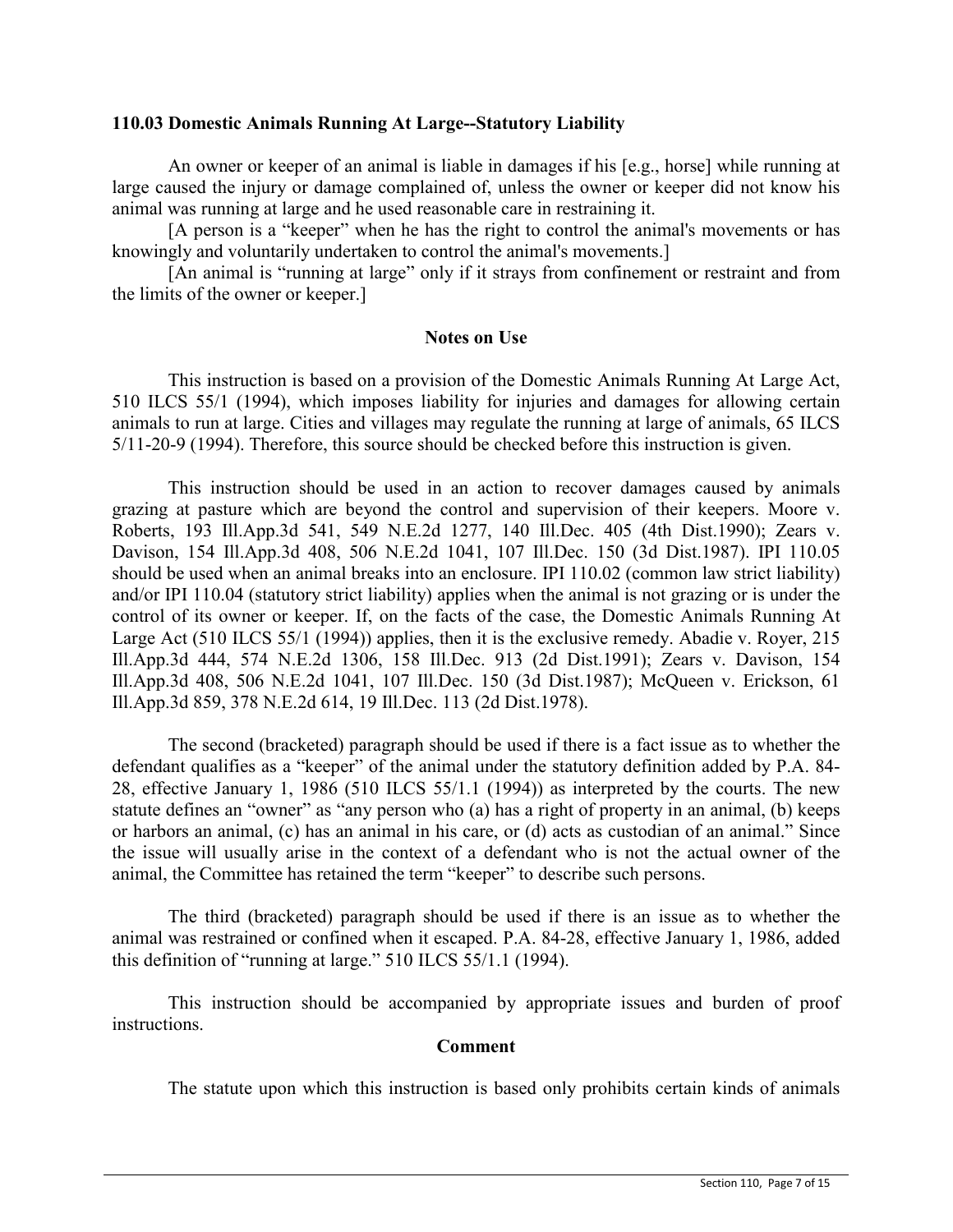from running at large. Formerly, these were defined as "the species of horse, ass, mule, cattle, sheep, goat, swine, or geese." P.A. 84-28, effective January 1, 1986, made the statute applicable to "livestock" and defined the term "livestock" as "bison, cattle, swine, sheep, goats, equidae, or geese." ("Equidae" is the family of which "equus" is the only surviving genus. "Equus" comprises "horses, asses, zebras, and related ... animals . . . ." Webster's Third New International Dictionary 769 (1981).)

In defining the animals to which it applies, the statute has been literally construed. Thus, the statutory language does not encompass turkeys (McPherson v. James, 69 Ill.App. 337 (3d Dist.1897)) or ducks (Hamilton v. Green, 44 Ill.App.3d 987, 358 N.E.2d 1250, 3 Ill.Dec. 565 (2d Dist.1976)).

Keepers of horses or cows that escape their enclosure while grazing and wander into the road causing damage or injury are subject to liability under the statute. McQueen v. Erickson, 61 Ill.App.3d 859, 378 N.E.2d 614, 19 Ill.Dec. 113 (2d Dist.1978); Zears v. Davison, 154 Ill.App.3d 408, 506 N.E.2d 1041, 107 Ill.Dec. 150 (3d Dist.1987).

Plaintiff makes out a prima facie case by proving that a grazing animal escaped its enclosure and was running at large. Defendant can prevail only by showing that (1) he did not then know that the animal had escaped, and (2) he exercised reasonable care to keep it confined. While the prima facie case shifts the burden of going forward with the evidence to the defendant, the burden of proof on all elements remains on the plaintiff. Abadie v. Royer, 215 Ill.App.3d 444, 574 N.E.2d 1306, 1310; 158 Ill.Dec. 913, 917 (2d Dist.1991); O'Gara v. Kane, 38 Ill.App.3d 641, 348 N.E.2d 503 (5th Dist.1976); Guay v. Neel, 340 Ill.App. 111, 91 N.E.2d 151 (1st Dist.1950).

**Persons Liable.** A defendant who lived on rented property and boarded horses was considered a "keeper" of a horse that escaped and caused property damage when it was hit by a car. Wakefield v. Kern, 58 Ill.App.3d 837, 374 N.E.2d 1074, 16 Ill.Dec. 299 (2d Dist.1978).

On the other hand, in Blakley v. Glass, 342 Ill.App. 90, 95 N.E.2d 128 (1st Dist.1950) (abstract decision), the court held that a horse pastured in a host's enclosure during a social visit did not make the host a keeper. In McEvoy v. Brown, 17 Ill.App.2d 470, 150 N.E.2d 652 (3d Dist.1958), the court held that releasing and feeding a dog staked on a host's premises by guests did not make the host a keeper. In Gahm v. Cave, 194 Ill.App.3d 954, 551 N.E.2d 779, 141 Ill.Dec. 592 (3d Dist.1990), a calf escaped onto the defendant's property while being unloaded from the owner's trailer. The court held that the defendant was not a keeper under the statute because control and ownership of the calf remained with the calf owner during the unloading process. *Accord*, Ward v. Ondrejka, 5 Ill.App.3d 1068, 284 N.E.2d 470 (1st Dist.1972). In Smith v. Gleason, 152 Ill.App.3d 346, 504 N.E.2d 240, 105 Ill.Dec. 371 (2d Dist.1987), the court held that a complaint against a landowner under the statute was properly dismissed because he was not an owner or keeper of the animal. The landowner merely rented property to another who boarded horses as a business. Similarly, the owner of premises leased to another for pasture was not a "keeper" under the Act. Heyen v. Willis, 94 Ill.App.2d 290, 236 N.E.2d 580 (4th Dist.1968).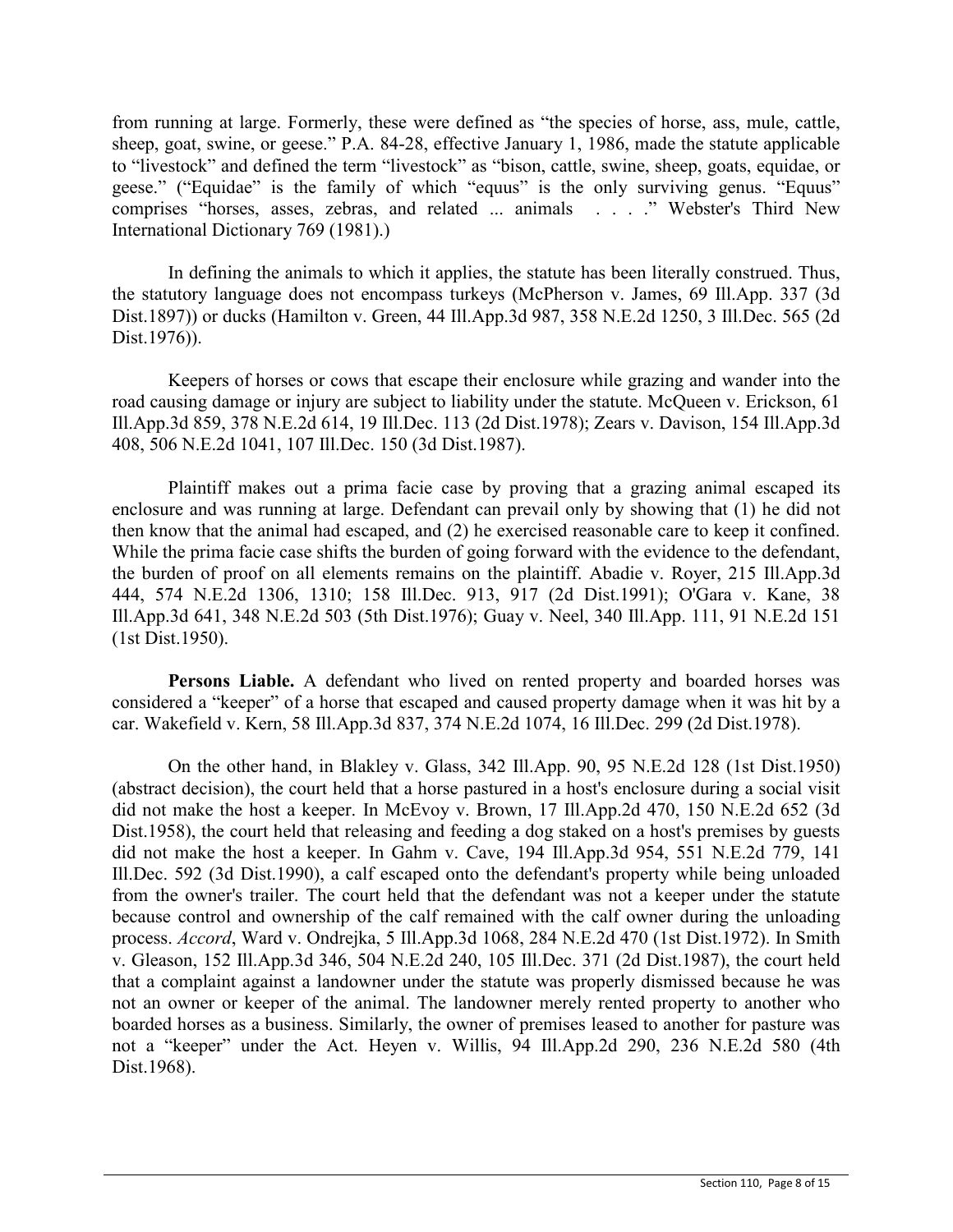The statute did not apply when a horse broke through a racetrack enclosure at a county fair and ran through the crowd injuring plaintiff. Moore v. Roberts, 193 Ill.App.3d 541, 549 N.E.2d 1277, 140 Ill.Dec. 405 (4th Dist.1990). Nor did the statute apply when plaintiff, while riding defendant's horse, was killed by a cement truck when plaintiff lost control of the horse and it ran into the road. Chittum v. Evanston Fuel & Material Co., 92 Ill.App.3d 188, 416 N.E.2d 5, 48 Ill.Dec. 110 (1st Dist.1980). However, the court in Abadie v. Royer, 215 Ill.App.3d 444, 574 N.E.2d 1306, 158 Ill.Dec. 913 (2d Dist.1991), using language rejecting Chittum, held that the statute applied when the defendants' horse escaped from the barn and ran into the path of the plaintiff's car.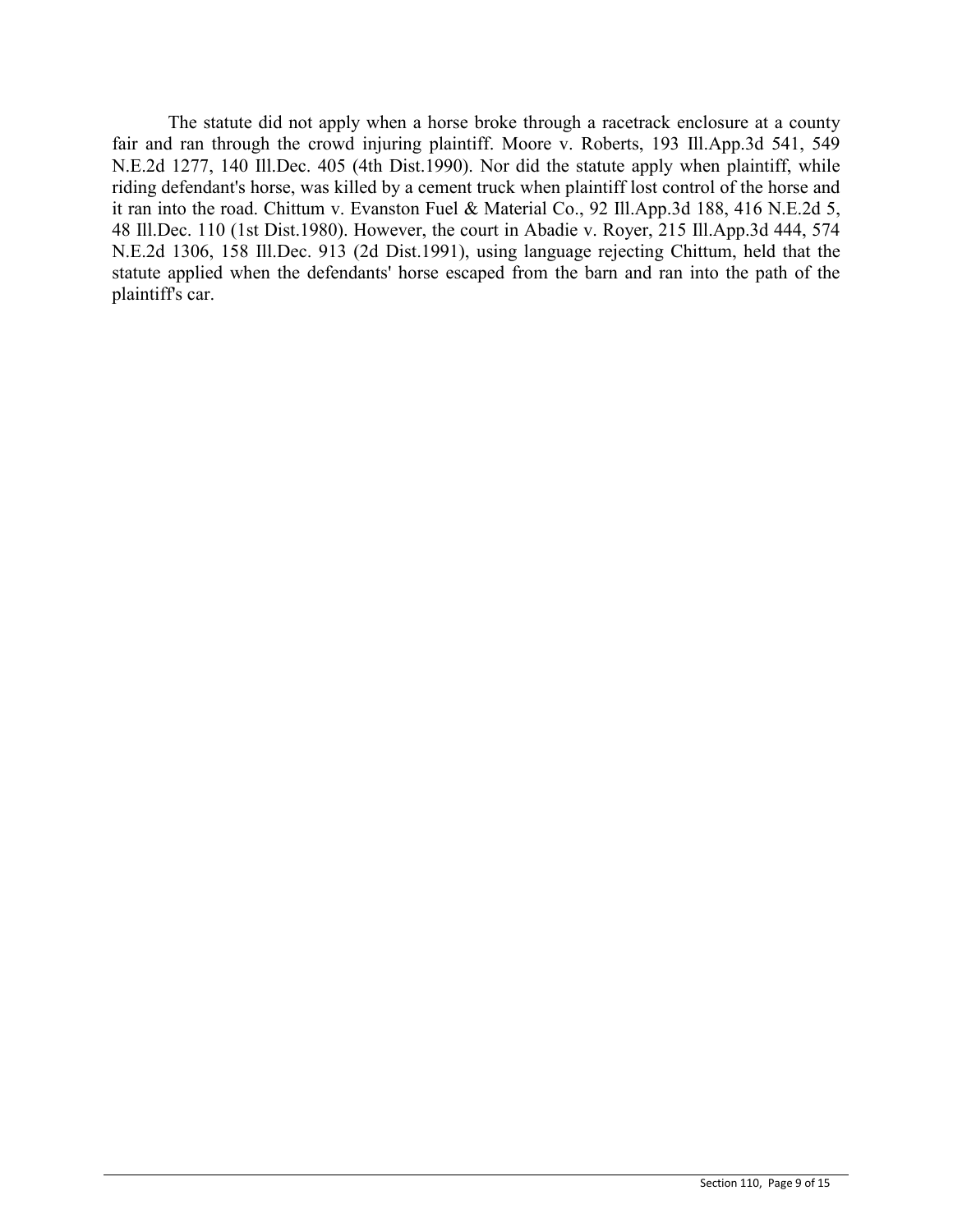# **110.04 Liability Of Owner Or Keeper Of A Dog Or Other Animal--Statutory Strict Liability**

The law provides that [the owner of an animal] [a person keeping an animal] [a person harboring an animal] [a person who knowingly permits an animal to remain on or about any premise occupied by that person] is liable in damages for injuries sustained from any attack or injury by the animal on a person peacefully conducting [himself] [herself] in a place where [he] [she] may lawfully be [unless that person (or another) provoked the animal] [or] [unless that person (or another) knew of the presence of the animal and of the unusual and dangerous nature of the animal and provoked it].

[The term "provoked" means any action or activity, whether intentional or unintentional, which would reasonably be expected (to cause a normal animal in similar circumstances to react in a manner similar to that shown by the evidence) (or) (to cause an animal with an unusual and dangerous nature to react in a manner similar to that shown by the evidence).]

*Instruction revised June 2009.*

#### **Notes on Use**

This instruction incorporates 510 ILCS 5/16 (1994). An action under this statute may be brought in the alternative with an action under the common law as embodied in IPI 110.02. Steichman v. Hurst, 2 Ill.App.3d 415, 275 N.E.2d 679 (2d Dist.1971); Reeves v. Eckles, 77 Ill.App.2d 408, 222 N.E.2d 530 (2d Dist.1966).

This instruction should be used in an action to recover for injuries caused by animals other than those inherently dangerous. It does not apply to actions for injuries or damages caused by a grazing animal which is beyond the control and supervision of its keeper. In such a case, the Domestic Animals Running At Large Act (*see* IPI 110.03) is an exception to liability under the Animal Control Act.

This instruction should be accompanied by appropriate issues and burden of proof instructions. The second paragraph, and the references to "provocation" in the first paragraph, should be used only in cases where provocation is an issue.

### **Comment**

**Attack or Injury.** The statute states that the owner is liable when the animal "attacks **or injures**" any person. The courts have interpreted that language to mean that an "attack" (an aggressive violent action) by the animal is not required. Any action which results in injury is covered by the statute. Chittum v. Evanston Fuel & Material Co., 92 Ill.App.3d 188, 416 N.E.2d 5, 48 Ill.Dec. 110 (1st Dist.1980) (horse bolted and ran into road, rider killed). The Animal Control Act is applicable when a dog is in the road and causes a wreck. Kirchgessner v. Tazewell County, 162 Ill.App.3d 510, 516 N.E.2d 379, 114 Ill.Dec. 224 (3d Dist.1987); Taylor v. Hull, 7 Ill.App.3d 218, 287 N.E.2d 167 (5th Dist.1972); *cf.* Aldridge v. Jensen, 124 Ill.App.2d 444, 259 N.E.2d 355 (3d Dist.1970) (dog owner subject to liability under Act when plaintiff injured in fall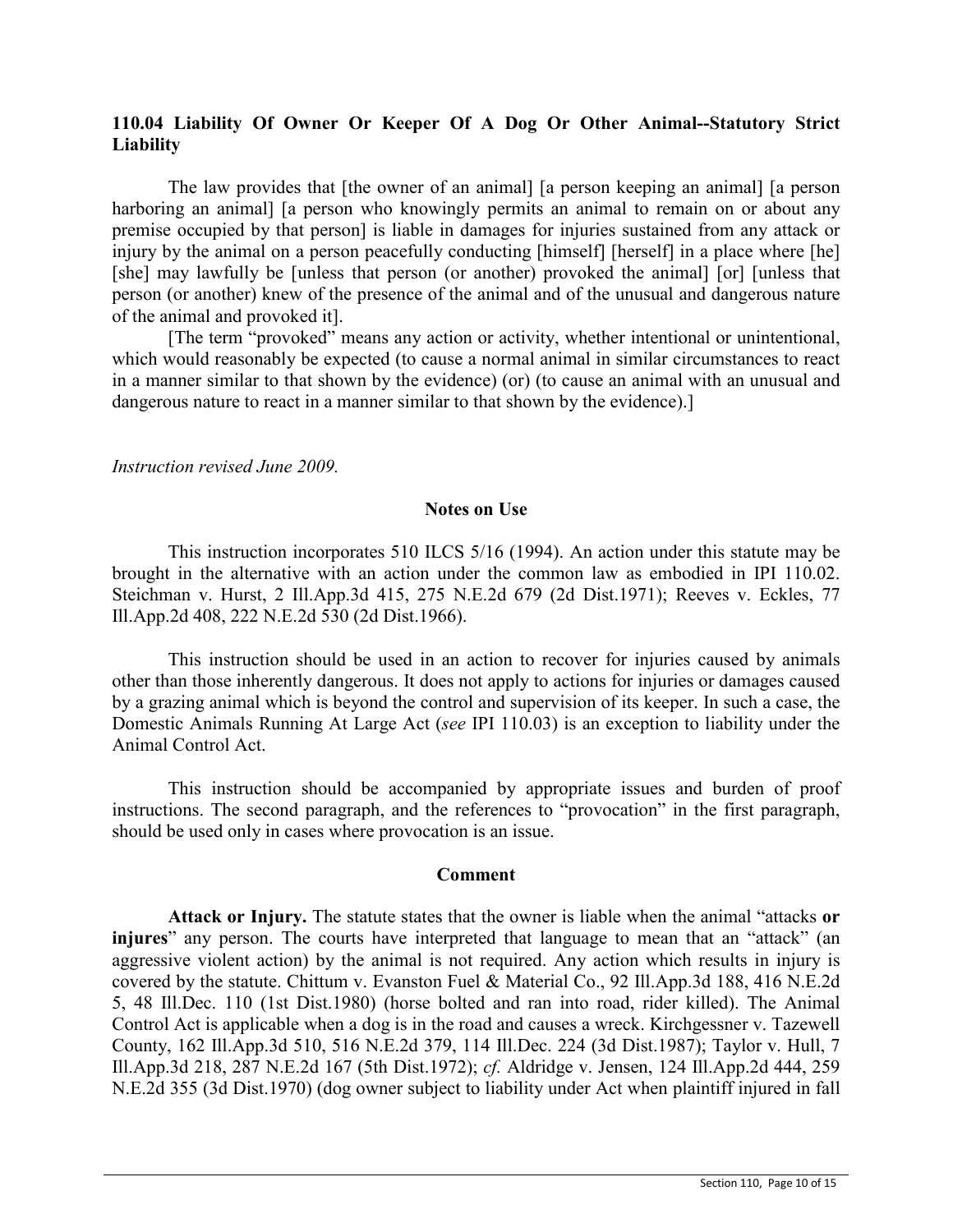from bicycle while being chased by defendant's dog). In Moore v. Roberts, 193 Ill.App.3d 541, 549 N.E.2d 1277, 140 Ill.Dec. 405 (4th Dist.1990), an action under the Animal Control Act was allowed when a racehorse broke out of the track and ran through the crowd injuring the plaintiff. In Ross v. Ross, 104 F.R.D. 439 (N.D.III.1984), the court said that recovery was available when the defendant's poodle excitedly greeted the plaintiff, knocking her down and causing her injury. And in McEvoy v. Brown, 17 Ill.App.2d 470, 150 N.E.2d 652 (3d Dist.1958), a dog's owner was liable when the dog ran between the plaintiff's legs, causing her to fall.

However, when an animal is a passive causal force it cannot be the proximate cause of injuries if it stands or lies still or moves away from the plaintiff in a usual, predictable manner known to the plaintiff. King v. Ohren, 198 Ill.App.3d 1098, 556 N.E.2d 756, 145 Ill.Dec. 138 (1st Dist.1990). In King, the plaintiff (a domestic employee) was denied recovery for injuries sustained when she spilled boiling water as she stepped over defendant's dog which had been following her around the kitchen. In Bailey v. Bly, 87 Ill.App.2d 259, 231 N.E.2d 8 (4th Dist.1967), a dog owner was not liable for injuries sustained when the plaintiff tripped over the dog as it lay on the front porch steps. In Partipilo v. DiMaria, 211 Ill.App.3d 813, 570 N.E.2d 683, 156 Ill.Dec. 207 (1st Dist.1991), the plaintiff, who had fallen down a staircase after being frightened by defendants' dog, was denied recovery because it was "impossible for defendants' dog to attack or injure plaintiff" as the dog was in defendants' home, behind a locked gate, where it could not escape.

**Assumption of Risk.** The Illinois Supreme Court has held that the statute does not apply to the ordinary risks inherent in horseback riding, of which an experienced rider is presumed to be aware. Harris v. Walker, 119 Ill.2d 542, 519 N.E.2d 917, 116 Ill.Dec. 702 (1988). This form of assumption of risk is sometimes referred to as the *primary* form of implied assumption of risk. *See* IPI 13.00. Other examples of such primary assumption of risk include Malott v. Hart, 167 Ill.App.3d 209, 521 N.E.2d 137, 138; 118 Ill.Dec. 69, 70 (3d Dist.1988) (experienced cattleman assumed known risk that cattle had normal propensity to trample people on occasion); Clark v. Rogers, 137 Ill.App.3d 591, 484 N.E.2d 867, 92 Ill.Dec. 136 (4th Dist.1985) (trained, experienced horsewoman assumed known risks of normal propensities of stallion); Vanderlei v. Heideman, 83 Ill.App.3d 158, 403 N.E.2d 756, 38 Ill.Dec. 525 (2d Dist.1980) (professional horseshoer assumed known risk of being kicked by horse being shod). However, in Guthrie v. Zielinski, 185 Ill.App.3d 266, 541 N.E.2d 178, 133 Ill.Dec. 341 (2d Dist.1989), the court, emphasizing the absence of a contractual or employment relationship between the parties, declined to apply the doctrine of implied assumption of risk to defendants' daughter who merely entered their home unannounced with knowledge of their dog's unfriendly attitude toward her.

Express assumption of risk is also an available defense under this statute. Harris v. Walker, 119 Ill.2d 542, 519 N.E.2d 917, 116 Ill.Dec. 702 (1988).

This instruction does not include either form of assumption of risk. If assumption of risk is an issue, a separate instruction will be necessary. As to implied assumption of risk, *see* IPI 13.00.

**Provocation.** The provocation element of the Animal Control Act is not an affirmative defense. The burden is on the plaintiff to prove that there was no provocation. Stehl v. Dose, 83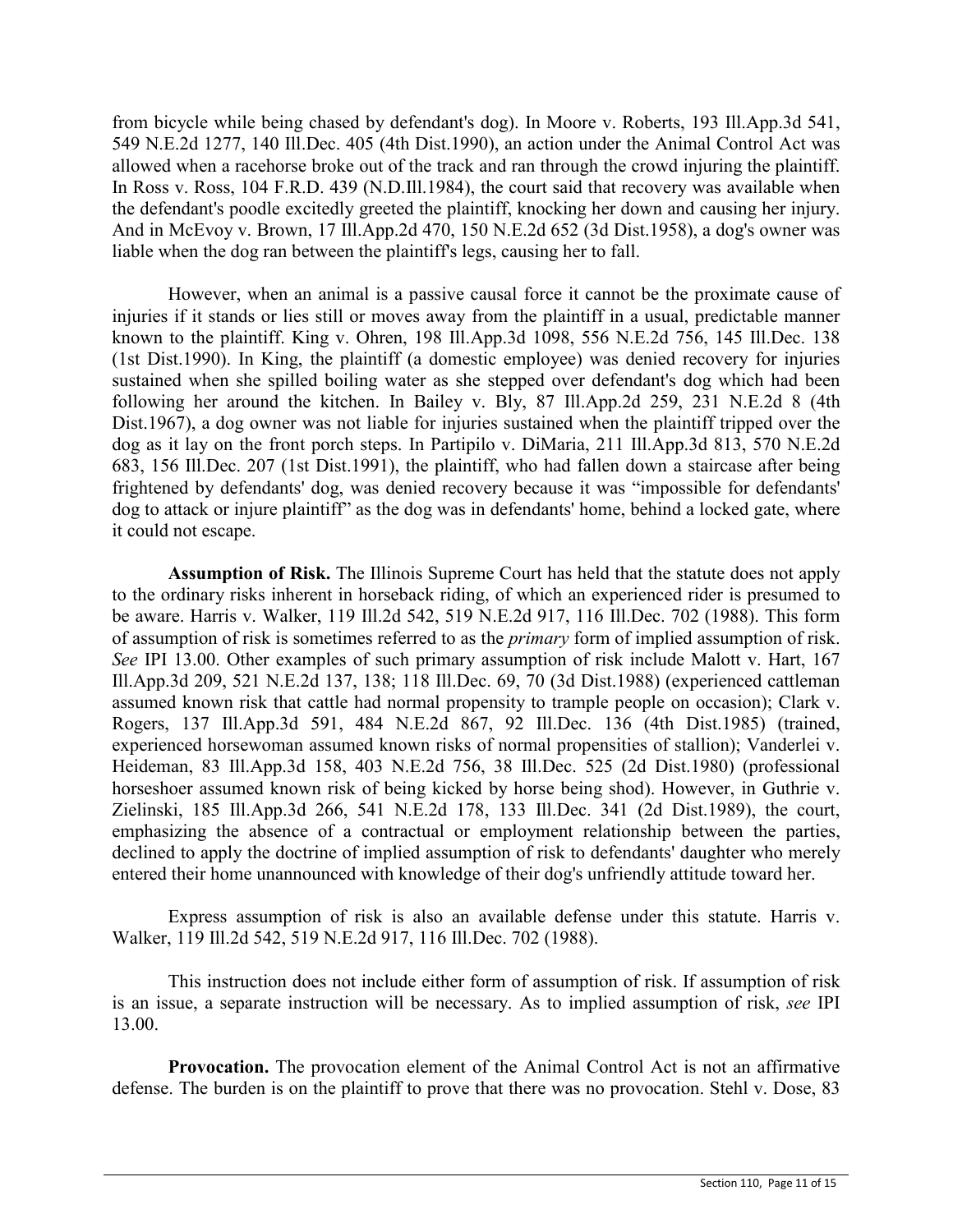Ill.App.3d 440, 403 N.E.2d 1301, 38 Ill.Dec. 697 (3d Dist.1980); Sobotta v. Carlson, 65 Ill.App.3d 752, 382 N.E.2d 855, 22 Ill.Dec. 465 (3d Dist.1978).

Whether plaintiff has sustained his burden of proof on lack of provocation under the statute is a question of fact. In Guthrie v. Zielinski, 185 Ill.App.3d 266, 541 N.E.2d 178, 133 Ill.Dec. 341 (2d Dist.1989), the case was remanded for a factual determination of whether daughter's unannounced entry into her parents' home was provocation for the dog to attack her when it was known that the dog disliked her. In Steichman v. Hurst, 2 Ill.App.3d 415, 275 N.E.2d 679 (2d Dist.1971), it was not provocation for a 180 pound mail carrier to spray "Halt" at a ten pound dog that was advancing toward her. A jury found that the plaintiff did not sustain his burden of proof in Stehl v. Dose, 83 Ill.App.3d 440, 403 N.E.2d 1301, 38 Ill.Dec. 697 (3d Dist.1980), when he was attacked by a German Shepherd after entering the dog's territory and kneeling within the perimeter of its chain while it was eating. Other provocation cases include McEvoy v. Brown, 17 Ill.App.2d 470, 150 N.E.2d 652 (3d Dist.1958) (untying and feeding dog not provocation); Messa v. Sullivan, 61 Ill.App.2d 386, 209 N.E.2d 872 (1st Dist.1965) (stepping off elevator and walking toward apartment door not provocation); Siewerth v. Charleston, 89 Ill.App.2d 64, 231 N.E.2d 644 (1967) (boys pushing and kicking dog which is recuperating from an injury is provocation); and Keightlinger v. Egan, 65 Ill. 235, 238 (1872) (unjustifiably kicking a dog is provocation).

The prior version of this instruction provided that a plaintiff could not recover by reason of "provocation" if "that person knew of the presence of an animal and did something a reasonable person should have known would be likely to provoke" the animal. Kirkham v. Will, 311 Ill.App.3d 787, 724 N.E.2d 1062, 244 Ill.Dec. 174 (5th Dist.2000) noted that provocation is to be measured with respect to how a "normal" animal would react to an alleged act of provocation. Kirkham held that the prior version of this instruction did not correctly state the law in view of the absence of a definition of "provocation" which defined provocation with respect to the conduct of a "normal" animal. The Kirkham court further noted that the provoking act need not be intentional in character, as explained below. The prior version of the instruction has been modified to reflect the Kirkham opinion, and also to accommodate the factual possibility, discussed below, that someone other than the injured party may have committed the act of provocation.

The bracketed material referring to "an animal with an unusual and dangerous nature" is supported by Sections 509 and 515 of the Restatement of Torts, Second. Section 509 provides for liability on the part of a possessor of a domestic animal that the possessor "knows or has reason to know has dangerous propensities abnormal to its class." Section 515 states that in those situations, the general rule is that a plaintiff's contributory negligence is not a defense. Section 515 further provides that a plaintiff's contributory negligence "in knowingly and unreasonably subjecting himself to the risk that ... an abnormally dangerous domestic animal will do harm" is a defense to a strict liability claim. Although there are no known Illinois cases on this point, the bracketed material adapts "provocation" to a situation involving a domestic animal that is known to have an abnormally dangerous nature.

Unintentional provocation falls within the meaning of the statute. A Dalmatian scratched a child plaintiff in the eye after the plaintiff stepped on dog's tail while playing "Crack the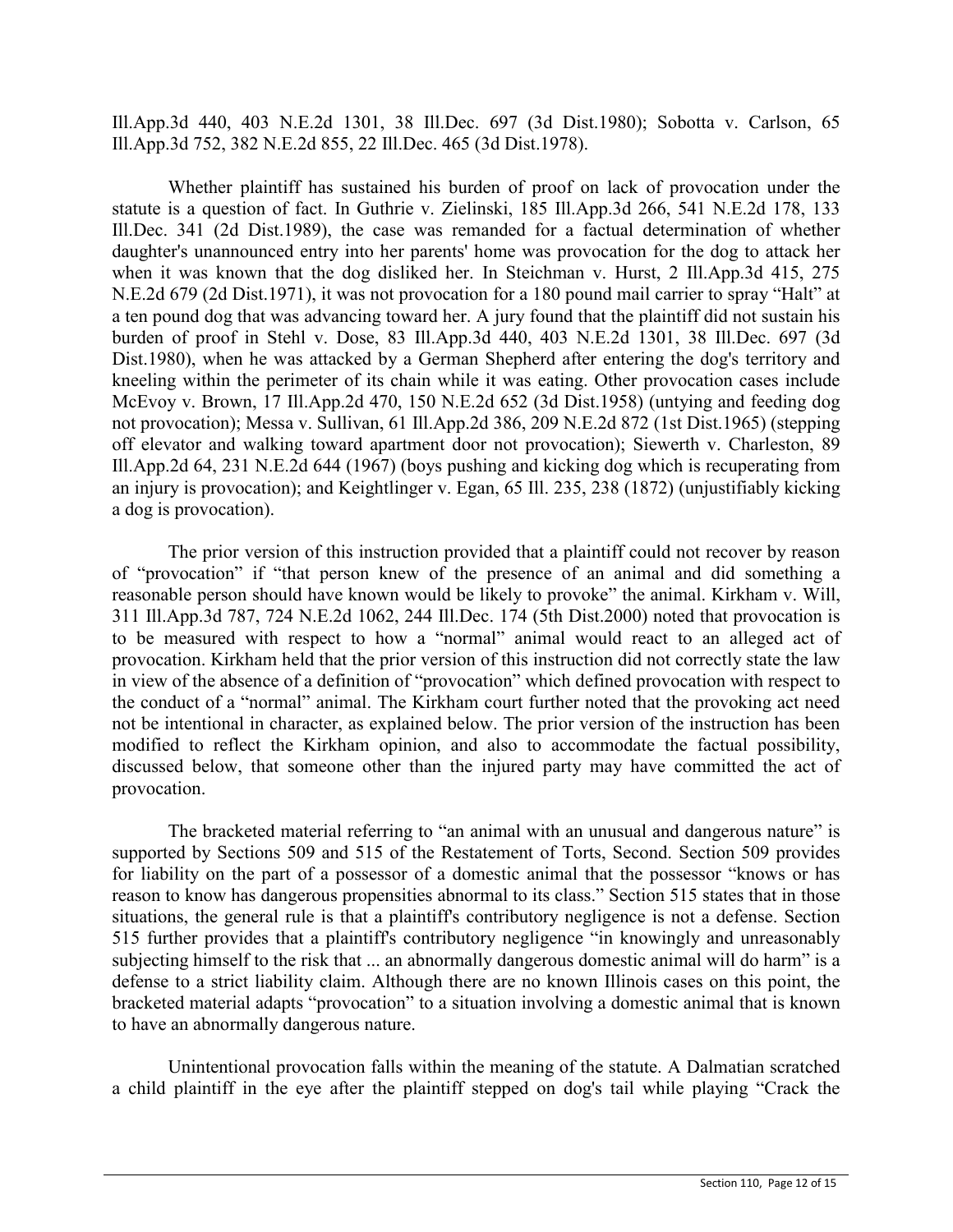Whip." The court said that the dog's act was not out of proportion to the unintentional act involved, and therefore defendant was not liable. Nelson v. Lewis, 36 Ill.App.3d 130, 344 N.E.2d 268 (5th Dist.1976). *See also* Stehl v. Dose, 83 Ill.App.3d 440, 403 N.E.2d 1301, 38 Ill.Dec. 697 (3d Dist.1980), discussed above. However, in Robinson v. Meadows, 203 Ill.App.3d 706, 561 N.E.2d 111, 148 Ill.Dec. 805 (5th Dist.1990), the court overturned a jury verdict for the defendants because a child's screaming at the excited barking of a dog was not sufficient provocation for the brutal attack that resulted.

The injured party does not have to be the provocateur. In Forsyth v. Dugger, 169 Ill.App.3d 362, 523 N.E.2d 704, 119 Ill.Dec. 948 (4th Dist.1988), summary judgment for the defendant was upheld when the plaintiff was injured after defendant's pony bolted under a tree limb after a third party jumped onto its back. *See also* Siewerth v. Charleston, 89 Ill.App.2d 64, 231 N.E.2d 644 (1967) (plaintiff's playmate also kicked dog).

**"Place Where He Has a Right to Be."** An owner of property who provides a path or walk from the public way to his door, without some indication (sign, posting of notice, or words) warning away those who seek lawful business with him extends a license to use the path or walk during the ordinary hours of the day. A person who uses the path or walk is a licensee, and therefore is in a "place where he may lawfully be" within the meaning of the statute. Smith v. Pitchford, 219 Ill.App.3d 152, 579 N.E.2d 24, 161 Ill.Dec. 767 (5th Dist.1991) (8-year-old child); Dobrin v. Stebbins, 122 Ill.App.2d 387, 259 N.E.2d 405 (1st Dist.1970) (17-year-old magazine salesman). *See also* Messa v. Sullivan, 61 Ill.App.2d 386, 209 N.E.2d 872 (1st Dist.1965) (dog warning sign inadequate). And where plaintiff had her own key and regularly visited her parents' home unannounced, she was held to be lawfully on the premises. Guthrie v. Zielinski, 185 Ill.App.3d 266, 541 N.E.2d 178, 133 Ill.Dec. 341 (2d Dist.1989).

However, the defendant may be able to prevail by showing that the plaintiff was in an area closed to the public, or that a warning (such as signs or the dog's presence) was given to the victim before the incident. Frostin v. Radick, 78 Ill.App.3d 352, 397 N.E.2d 208, 210, 33 Ill.Dec. 875, 877 (1st Dist.1979).

**"Owner."** Although the statute places liability upon the animal's "owner," that term is defined to include not only persons having a right of property in the animal but also one who "keeps" or "harbors" it, or who has it in his "care," or acts as its "custodian," or "knowingly permits [it] to remain on or about any premise occupied by him." 510 ILCS 5/2.16 (1994).

A defendant is not a "harborer" of a dog when he is an absentee landlord who merely allows a tenant to keep a dog. Steinberg v. Petta, 114 Ill.2d 496, 501 N.E.2d 1263, 103 Ill.Dec. 725 (1986). However, a plaintiff who agreed to board and care for a dog could not recover when the dog attacked her because she fell within the definition of "owner" under the statute. Wilcoxen v. Paige, 174 Ill.App.3d 541, 528 N.E.2d 1104, 124 Ill.Dec. 213 (3d Dist.1988). In Thompson v. Dawson, 136 Ill.App.3d 695, 483 N.E.2d 1072, 91 Ill.Dec. 586 (4th Dist.1985), the appellate court sustained the trial court's factual determination that the act of feeding and watering a stray dog until it could be taken to the animal shelter or placed in a home did not make the defendants "owners" under the statute. However, in Kirchgessner v. Tazewell County, 162 Ill.App.3d 510, 516 N.E.2d 379, 114 Ill.Dec. 224 (3d Dist.1987), the court held that a county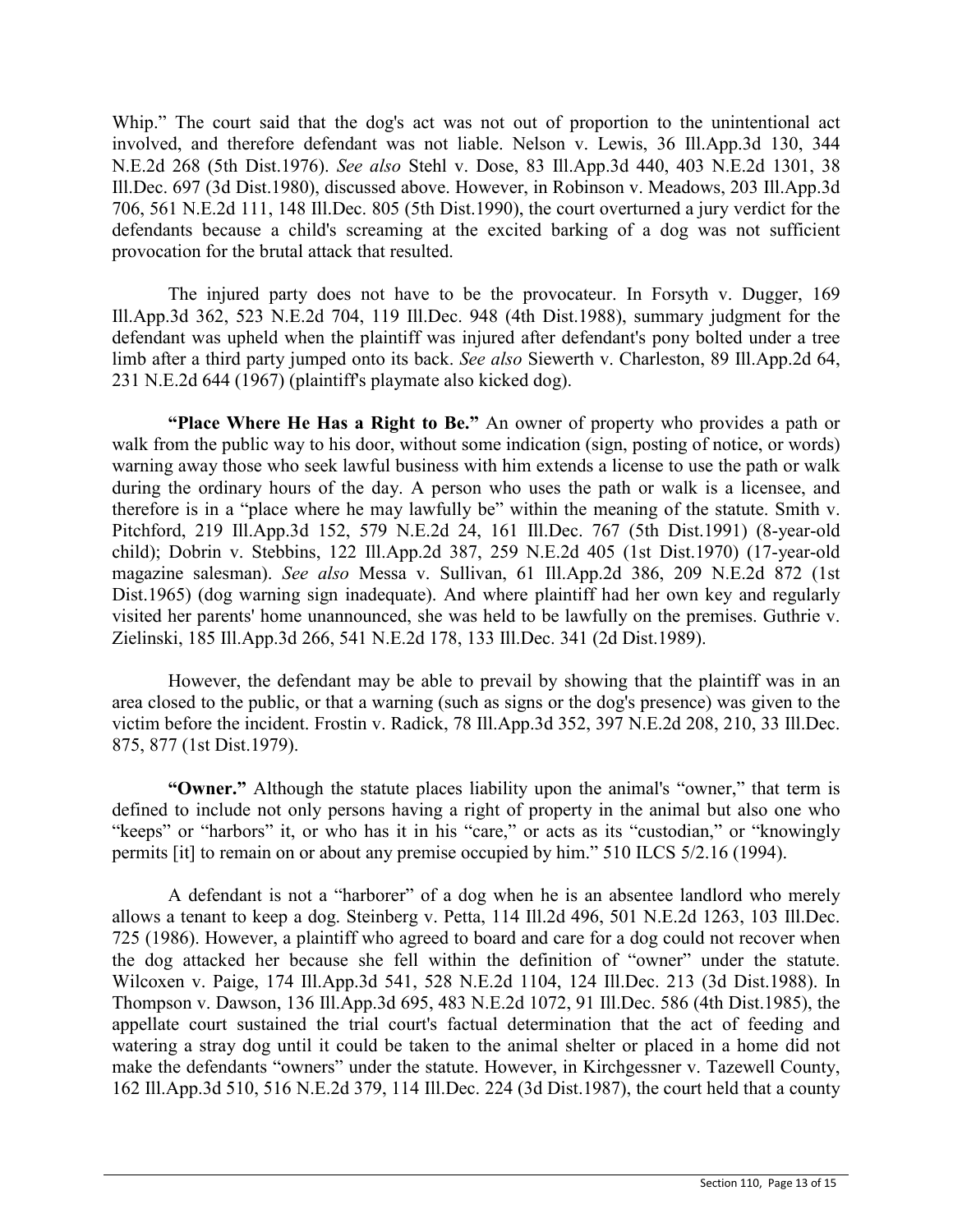animal shelter acting as a "keeper" of a dog falls within the definition of an "owner."

When the owner of a horse (or his employee) takes custody of the horse to ride it, the owner of the property on which the horse is being boarded is, during the time the employee has custody, no longer within the definition of "owner." Clark v. Rogers, 137 Ill.App.3d 591, 484 N.E.2d 867, 92 Ill.Dec. 136 (4th Dist.1985).

*See also* the cases discussed in the Comment to IPI 110.03 (Domestic Animals Running At Large Act).